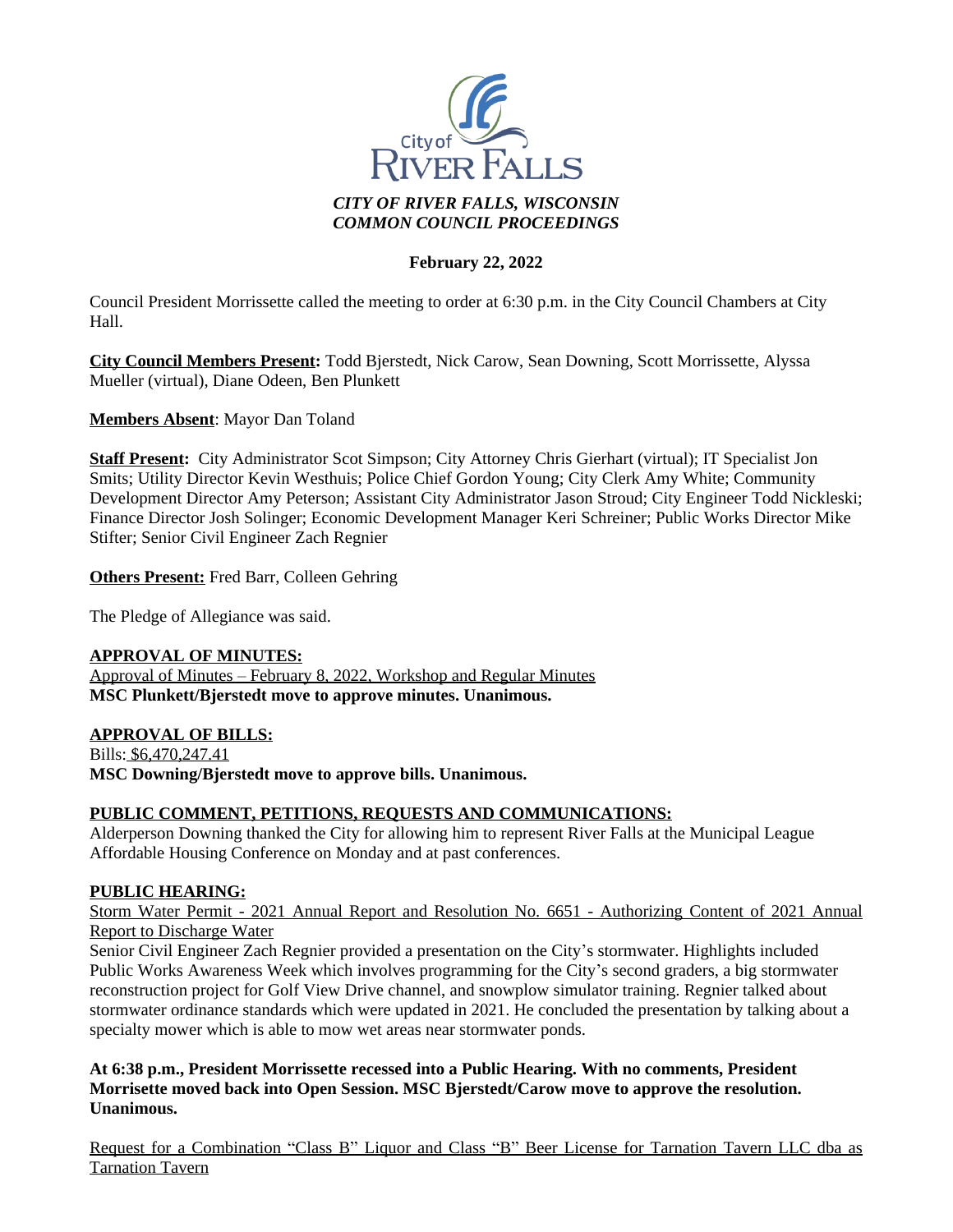#### **At 6:39 p.m., President Morrissette recessed into a Public Hearing. With no comments, President Morrisette moved back into Open Session. MS Downing/Bjerstedt move to approve license.**

President Morrissette asked Agent Fred Barr to come forward. Morrissette asked if Barr understood the role of an agent, if he possessed a responsible server's certificate, and if he understood that if an alcohol related violation occurred and he wasn't in the facility, he is responsible. Barr answered yes to all.

Alderperson Plunkett asked Barr what steps he would take to ensure his establishment doesn't overserve customers. Barr said the responsible server's course lays out great guidelines on recognizing and not overserving customers. He has experience owning a bar in Stillwater and talked about the training he has done with staff to recognize people who are approaching or who have been overserved. Barr said all of the servers will be trained. He provided further details.

**With no further questions, Morrissette asked for a vote on the motion. The motion passed with all voting in favor.**

Ordinance 2022-01 – Ordinance Amending the Traffic Control Map Adding a Stop Sign on Hamilton Drive at Washington Street and expanding Westside Elementary School Zone to 296 Sylla Street – First Reading **At 6:41 p.m., President Morrissette recessed into a Public Hearing. With no comments, President Morrisette moved back into Open Session.** 

Ordinance 2022-02 - Ordinance Amending Official Parking Control Map Creating No Parking Zone at 403 N. Eighth Street – First Reading

**At 6:42 p.m., President Morrissette recessed into a Public Hearing. With no comments, President Morrisette moved back into Open Session.** 

# **CONSENT AGENDA:**

Acknowledgement of the following minutes: Housing Authority – 1/12/22; Library Board – 1/10/22; Park and Recreation Advisory Board – 1/19/22; Utility Advisory Board – 1/18/22; Plan Commission – 12/7/21; Historic Preservation Commission –  $12/8/21$ ; West Central Wisconsin Biosolids Facility –  $11/18/21$ ;  $12/1/21$ ;  $12/16/21$ ; 1/20/22

Resolution No. 6652 - Affirming the City's Intent to Apply for a DNR Dam Removal Grant Resolution No. 6653 - Proclaiming World Migratory Bird Day Resolution No. 6654 - Approving Data Privacy Policy Resolution Approving Letter of Agreement with KCC for Powell Falls Hydro Dam Decommissioning and Removal*→→pulled by Downing*

**MCS Odeen/Bjerstedt move to approve remainder of the Consent Agenda. Unanimous.**

Resolution No. 6655 - Approving Letter of Agreement with KCC for Powell Falls Hydro Dam Decommissioning and Removal

Alderperson Downing requested that a copy of the Memorandum of Understanding be sent to the Council as some members where not serving on the Council at that time. **MSC Downing/Bjerstedt move to approve resolution. Unanimous.**

# **REPORTS:**

# 3<sup>rd</sup> and 4<sup>th</sup> Quarter Strategic Plan Report

President Morrissette asked if there were questions. Downing asked about the pattern for reporting. City Administrator Simpson said there has been infrequent and irregular reporting on the KCC. The LOA that was agreed upon tonight would be a quarterly report. It may be a written report or may be accompanied by a presentation. Those reports will include updates on fundraising and other commitments. Downing noted the commitments were very important.